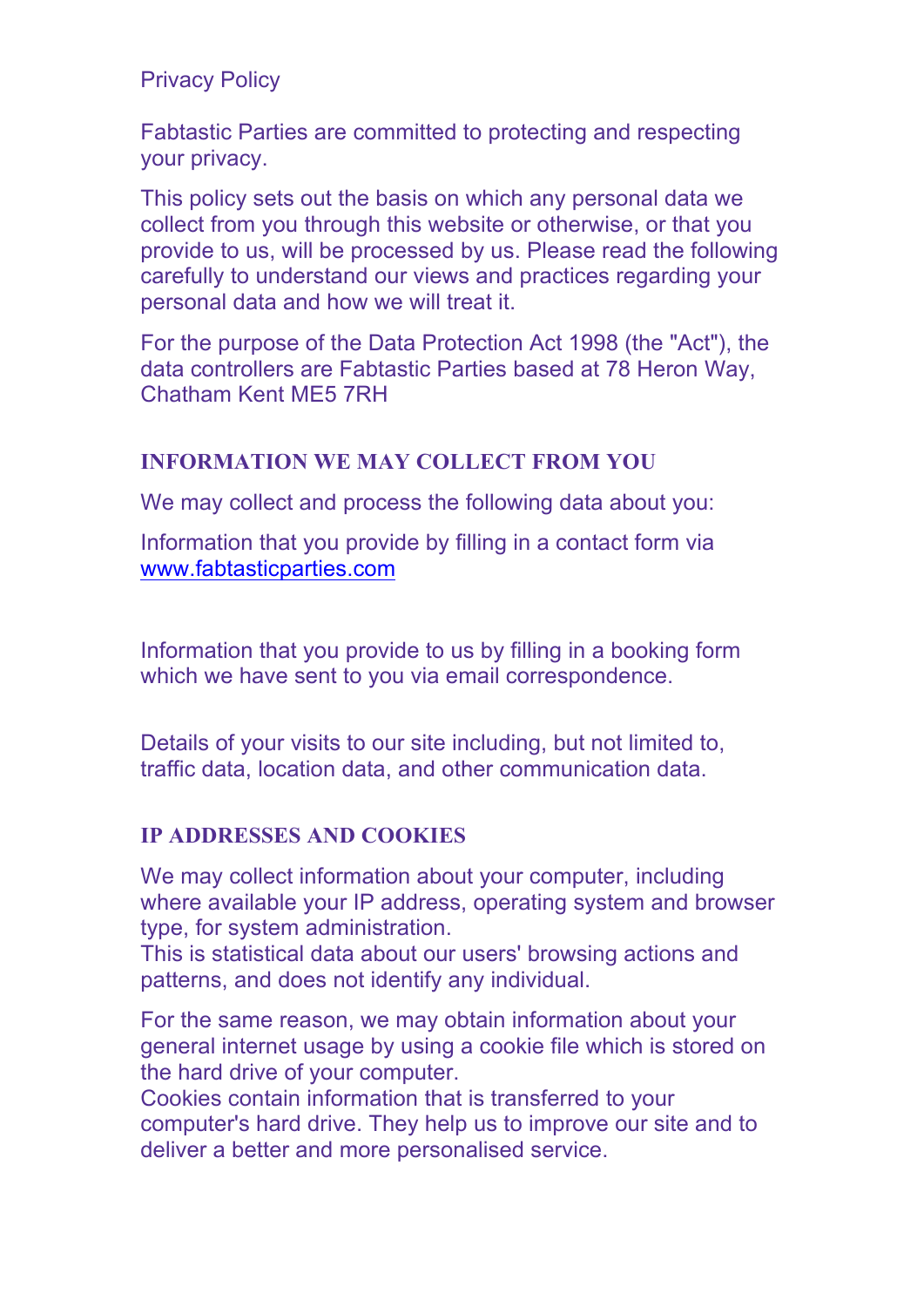You may refuse to accept cookies by activating the setting on your browser which allows you to refuse the setting of cookies. However, if you select this setting you may be unable to access certain parts of our site. Unless you have adjusted your browser setting so that it will refuse cookies, our system will issue cookies when you log on to our site.

Click here to learn more about cookies http://www.aboutcookies.org/

Click here to learn about removing cookies http://www.aboutcookies.org/how-to-delete-cookies/

#### **SECURITY**

We will do our best to protect your personal data once we have received your information. Unfortunately, the transmission of information via the internet is not always completely secure and therefore transmission is at your own risk.

#### **USES OF INFORMATION**

We use information held about you in the following ways:

To ensure that content from our site is presented in the most effective manner for you and for your computer.

To provide you by email with information or services that you request from us or which we feel may interest you.

To carry out or process any instructions given by you to us.

If you do not want us to use your data in this way, please inform us by writing to info@fabtasticparties.com

# **DISCLOSURE OF YOUR INFORMATION**

We will not sell your data to third party companies. Your personal information will only be shared with your entertainer so they can contact you before the event to confirm your details.

# **YOUR RIGHTS**

You have the right to ask us not to process your personal data for marketing purposes. You can exercise your right to prevent such processing by checking certain boxes on the forms we use